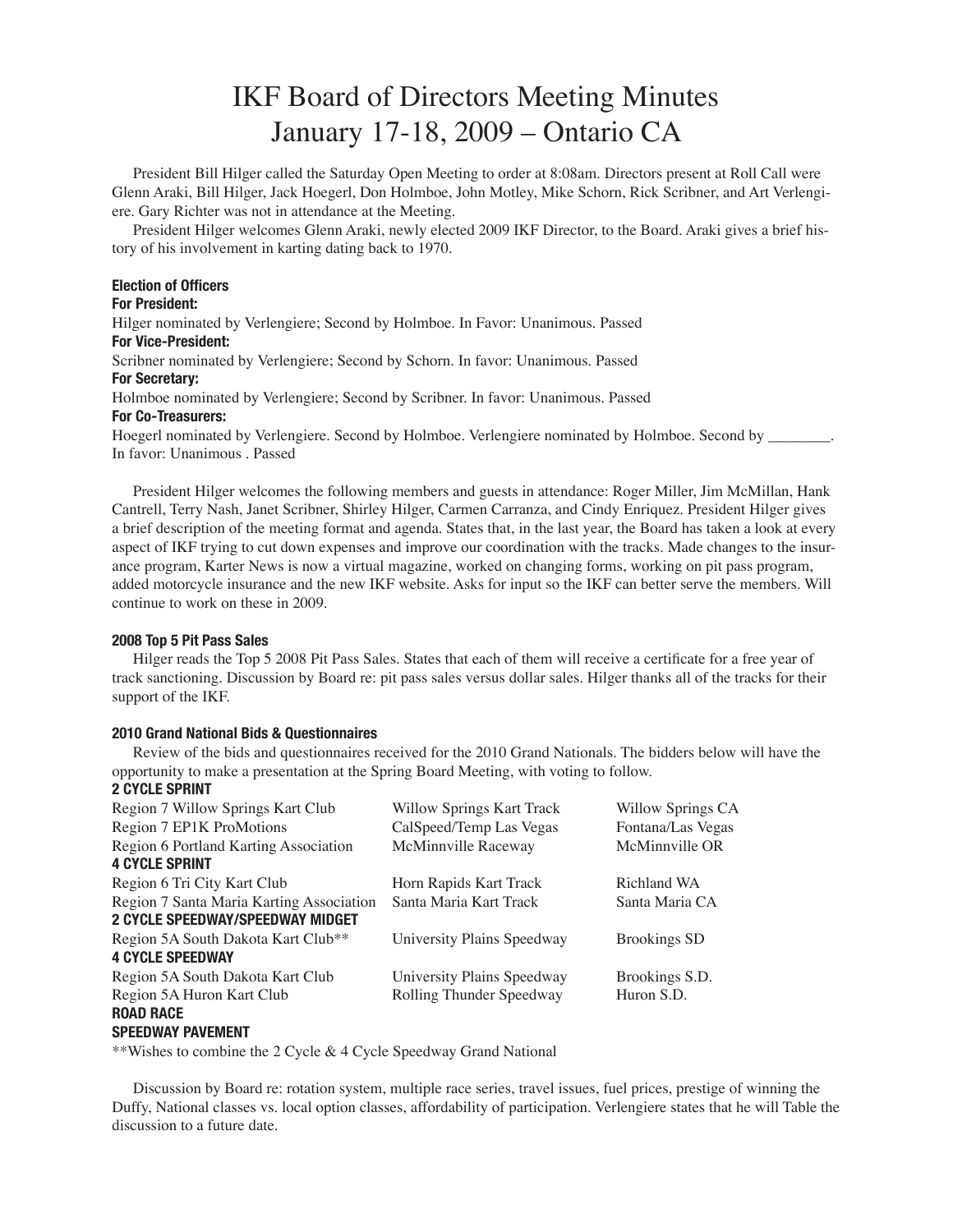Scribner asks for the status of the Santa Maria Kart Track; Verlengiere states that they have another year on the lease, up to three years.

Hoegerl asks about the combined 2 and 4 Cycle Speedway by South Dakota Kart Club. Hilger answers that they want to have a combined event. Will agree to host the 4 Cycle alone but not the 2 Cycle. Hilger states that the 2 Cycle is open for other tracks/clubs/promoters and could be discussed at the April Board Meeting.

Roger Miller states the Northern California Karters are reviewing the 2010 Road Race Grand National. States that the NCK Board will be looking at attendance at their first and second 2009 races. NCK Board is cautious at this time based on the economy. Hilger asks if the IKF Board can have an answer 30 days prior to the April Meeting. Verlengiere states that he will have the Grand National Agreements ready for the April Board Meeting.

Hilger states there are no bids for the 2010 Speedway Pavement Grand National. Feels if the 2009 Speedway Pavement Grand National is successful, there will be a 2010 Speedway Pavement Grand National. Feels that they may not award the event in April.

## Treasurer's Report

## Presented by Hoegerl.

Accounts Receivable Summary is as expected this time of year due to recent publication of the Tech Manual and the billing cycle for advertising in that publication. Discussed two past due accounts.

### Profit & Loss – 3 Year Comparison

Regional income, pit pass sales, and memberships are down from 2007. Income from the Grand Nationals was slightly increased. Overall expenses were lower in 2008. Expenses should be greatly lowered in 2009 with the introduction of the virtual Karter News. Discusses cost cutting efforts by the Board. The goal for 2008 was to break even and feels that we are have successfully achieved that goal.

Balance Sheet: Hoegerl explains the regional and reserve accounts, committee budgets. Hoegerl reported money was added to the reserve account in 2008; this account could be accessed if IKF had a financially negative year.

Sharon Barros and Chris Villarreal join the Meeting.

| 2009 Grand National Director in Charge & Tech Director Appointments |                           |                      |  |
|---------------------------------------------------------------------|---------------------------|----------------------|--|
| <b>ROAD RACE</b>                                                    | <b>DIRECTOR IN CHARGE</b> | <b>TECH DIRECTOR</b> |  |
| <b>SWRA</b>                                                         | Don Holmboe               | Schorn or Motley     |  |
| Eagles Canyon Raceway                                               |                           |                      |  |
| June 10-13-2009                                                     |                           |                      |  |
| <b>4 CYCLE SPRINT/SHIFTER</b>                                       |                           |                      |  |
| Shasta Kart Club/Track                                              | Rick Scribner             | Terry Nash           |  |
| June 23-26, 2009                                                    |                           |                      |  |
| <b>4 CYCLE SPEEDWAY</b>                                             |                           |                      |  |
| David/Carrie Snyder                                                 | Bill Hilger               | Open                 |  |
| I-20 Speedway                                                       |                           |                      |  |
| July 6-11, 2009                                                     |                           |                      |  |
| <b>2 CYCLE SPRINT</b>                                               |                           |                      |  |
| Northern Nevada Kart Club                                           | Bill Hilger               | John Motley          |  |
| Desert Park Raceway                                                 |                           |                      |  |
| July 21-25, 2009                                                    |                           |                      |  |
| 2 CYCLE SPEEDWAY/SPEEDWAY MIDGET                                    |                           |                      |  |
| Newton Kart Klub/Track                                              | Mike Schorn               | Jack Hoeger          |  |
| August 4-7, 2009                                                    |                           |                      |  |
| <b>SPEEDWAY PAVEMENT</b>                                            |                           |                      |  |

Jim McMillan states that the 2009 Road Race Grand National will be run according to the IKF Rulebook.

Debbie Kuntze and Julie Kuntze join the Meeting.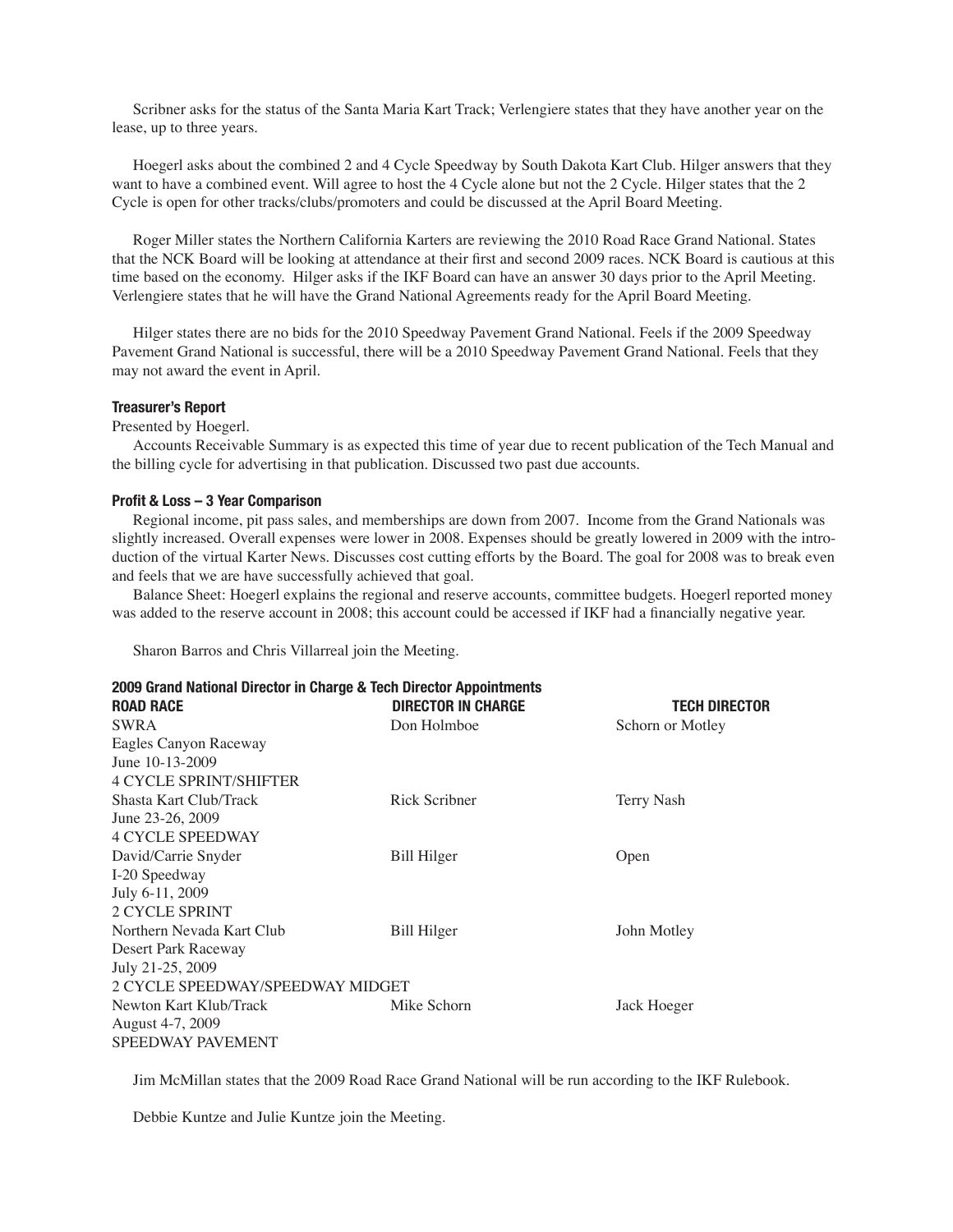Hilger asks to speak to the tracks/clubs/promoters at the Meeting during the break regarding the proposed new waiver sheets.

Hilger feels the Director in Charge and Tech Director should not compete in the Grand National. Add verbiage to Sections 101.1.5 and 101.1.6 to disallow this.

#### Hilger opens the Floor to discussion by members and guests.

Jim McMillan (Mac) states there are several things that he would like to discuss with the Board about the upcoming season i.e. rules. Some are more important, none are deal breakers but all are important in general:

Discussion: Stock CR 125. Will be solid deal in 2009 RR GN. There will be some rules issues. Passes list to the Board. Wants them resolved before their season starts in March. The way they start their season is the way the rules will be for the year. States that it is basically what SKUSA is doing with the Stock CR 125. If we can incorporate what they are doing in the Stock class,

It makes it a perfectly clear deal to cross over from anywhere you want to race. Comments by Holmboe not picked up on the tape. Motley states that Region 11and the Northwest wrote the rules. Mac states they have done it exactly the same way ever since. He has no problem with that and no problem continuing with it.

Mac states there is one deviation that has taken place that he is vehemently opposed to. States they have raced it as a pure stock type of class i.e. everything is stock. States there was huge controversy at the RR GN when they had monster farings on the karts. It clearly says in the Rulebook that you don't have that. Response was that was the way we do it here and the way it would be done at the GN. He states that no one in his region has run the monster farings in the stock class. This year it was adopted in the Rulebook. Is aware of only one person in the Northwest who makes the faring. Now all of our racers who have raced and supported the class since its inception, will have to spend \$300 for the faring to race the class. Holmboe states the Northwest individual does not care if it goes away now. Mac does not understand how it got in the Rulebook. Mac states that everyone has a CIK faring on their kartwhy make the \$300 monster faring mandatory for the upcoming Grand Nationals. Holmboe explains why it was added but his comments were not picked up by tape.

Discussion on the word "stock". Says it is misleading. Holmboe asks what Mac is proposing on motors. Mac says that is directly out of their rules. Comment about pipes. Mac states the monster faring issue is much bigger to him. His guys have the equipment. Discussion of the monster faring. Motley discusses a draft of some potential SKUSA rule changes. Mac states they cannot show up at the RR GN with the wrong faring. Does not want his regional racers to have to spend \$300 to participate in the class. Discussion of change to Section 306.9.3 in the Rulebook. Holmboe to work on a rule change for Board consideration.

Mac states the other issue is the TaG class – front brakes. Based on participation in his region, probably 80% of the people who race TaG are Rotax racers. Rotax racers have front brakes. He will not tell the TaG racers on the starting grid of the upcoming RR GN to unhook their brakes before they get on the track. Holmboe states the reason they do not have front brakes. Discussion by Board regarding brakes. Mac feels that the majority of the TaG racers at the 2009 RR GN will be Rotax racers. Verlengiere asks Holmboe about the Rotax racers in the Northwest.

Mac is not asking for it to be mandatory, he is asking that it be common between TaG and Rotax to say the same thing. He does not like the idea of mixing it. He will always be an advocate of putting karts on the track, especially road racing at high speed, and having part of them with rear wheel brakes only and part with rear wheel and front wheel brakes. Discussion by Board. Mac states that he would like the TaG class to have the same wording as the Rotax class i.e. rear brakes optional. Mac states that the two item of high priority are the brakes and faring. The reason he brought up the faring issue is it affects the cost to race; he wants to keep the cost down. Discussion by Board and audience. Debbie Kuntze says to put in place for 2010. Mac states that they will need to take the class out of the RR GN schedule as there will be no participation. Mac and the Board discuss running the class as a local option. Verlengiere asks Mac what he wants. Mac wants the front brakes to be optional in TaG just like in Rotax. Additional discussion by Board and audience.

Motion by Verlengiere re: Allow a one race exemption for the 2009 Road Race Grand National to run the TaG Light and TaG Heavy classes with optional front brakes. Add to Section 312. Second by: Motley. In Favor: Hoegerl, Motley, Schorn, Scribner, Verlengiere. Opposed: Araki, Holmboe. Passed

Motley discusses the Super Stock rules. Mac asks IKF Office to distribute requested rule changes to the Board. Wants to eliminate problems prior to the Grand National. Mac wants any changes done prior to his March race.

Jim McMillan announces a major international sponsor of the 2009 Road Race Grand National. Mac discusses the participation of the World Formula at the event. Discusses the scheduling of events over the RR GN.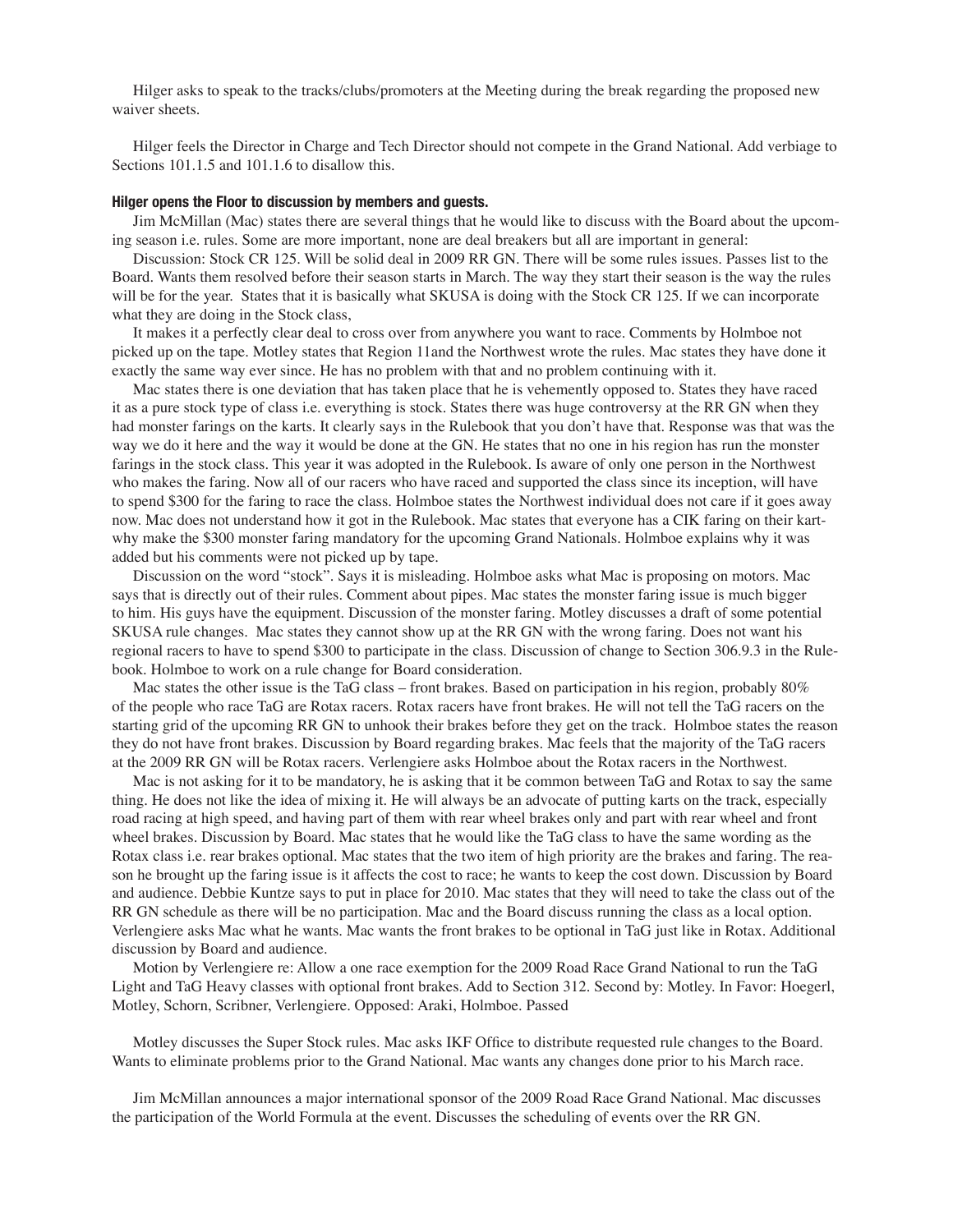David Williams, Region 7 Sprint announcer, joins the Meeting. Discussion of recent PRI show. Comments that the event was great for karting.

Verlengiere states that the Region 7 Sprint series management team decided to implement self validating pretech. States that the karts will be stickered when the self validating pre tech form is given to the tech person. Motley states that the form was discussed by a previous Board.

Sharon Barros asks about redrawing the line for Region 7 and Region 11, i.e. a Region 11 club hosting Region 7 events. Verlengiere states that the club is 40 miles north of the line. Region 7 Sprint has more tracks/clubs/promoters than they have weekends for the events so they were forced to pull two supporting clubs from the program and go on the rotational system. Araki states they had more tracks that wanted to race in 2009 and some tracks had to step down. Scribner states that there are too many tracks in both Regions. Araki states the issue is the Kerman Kart Club, which hosted one of the biggest attended races, was knocked off the schedule. Villarreal states that they had tried to realign a couple of years ago and asks what happened. Hilger states they are going to adopt where you can have two regional series in one region. Scribner feels a great club is being denied a race for a whole year. Verlengiere states that Santa Maria and Kerman were offered a date but felt that eight races were enough for a year. Discussion of realignment of Regions 7 and 11. Hilger states it will be done by the February Board Meeting.

#### IKF Executive Director

Verlengiere feels the sport needs some form of governing, some sense of rules, and some continuity. IKF is a quiet company, maintained a Rulebook, and empowered local people at all levels to build and create the program. The environment has changed and there is more profit and opportunity out there in the different regions and at different levels of competition. All of us are part time volunteers with full time jobs. He feels they all do their best to help the IKF but feels we are at a crossroads. Feels the way we are structured, it is very difficult to grow the company. Feels that the IKF needs a person with a huge amount of energy, enthusiasm, an understanding of the sport of karting to go out there and build this company. Which means that the Board of Directors needs to step back, create a plan, share the plan with that person and create a roadmap and evaluate the progress at scheduled Board Meetings. Finding that person is the biggest problem of all; it has to be a special person. Feels that at this point in time that we need an Executive Director. In order to do that we have changed our insurance pass prices dramatically. We have been able to maintain status quo. We have got a number of tracks back, made adjustments in other areas and made ourselves competitive with other companies. We need someone to take it to the next step. It is going to cost a lot of money and once again, we are going to gamble the company because anyone with any talent is going to cost money (tied to salary and performance). The right person can create something exciting about the IKF in the karting community with people want to come to this company. Currently we don't have that – we are working on it. We need someone to create that. Discussion of prior Executive Directors. Debbie Kuntze says they had no plan; Julie Kuntze says that they did not have a mission statement, a goal. Verlengiere states that there is huge chaos in karting today. Agrees that there is huge opportunity to grow. Hilger says there is huge risk. Mac says they need the right agenda and the right person. Hilger says that we need to attract the Juniors. Verlengiere says there is a ton of business out there. Hilger could be gone by the time they get someone out there; they need someone to get sponsors and excite the people. Agrees that we need the right person. Debbie Kuntze states they need a job description with accountability. Verlengiere states they would share in the revenue. Mac states that they will need to understand karting. Villarreal says they need an outside source to do the interviewing. Motley agrees. Hilger states there will expense in addition to salary. Mac discusses a possible new Sprint regional program in Texas. Hilger suggests that someone meet with the track/club.

Motley states the SFI Tech Director Inspection matter needs to be readdressed. Discussion of current IKF safety items. Verlengiere asks if we will have better tech people? Motley says it will make sure they know the Rulebook, it will elevate those persons interested in doing tech to a more formalized structure. Verlengiere asks if Motley comes across unqualified techs? Motley says not usually when he does it. Verlengiere asks if he is not giving them free reign. Motley replies he is absolutely correct. Araki states that every series and area has that problem, especially in the pre tech area. Discusses legal position if you only certify some safety equipment. Hilger states that there is an advantage to have SFI. Discusses certification. Motley states that other organizations certify their tech personnel. Hoegerl states that there are not enough tech people to go around.

#### 2010 IKF Rulebook Text Editor

Motion by Motley to appoint Roger Miller as the 2010 IKF Rulebook Text Editor. Second by Schorn. In Favor: Unanimous. Passed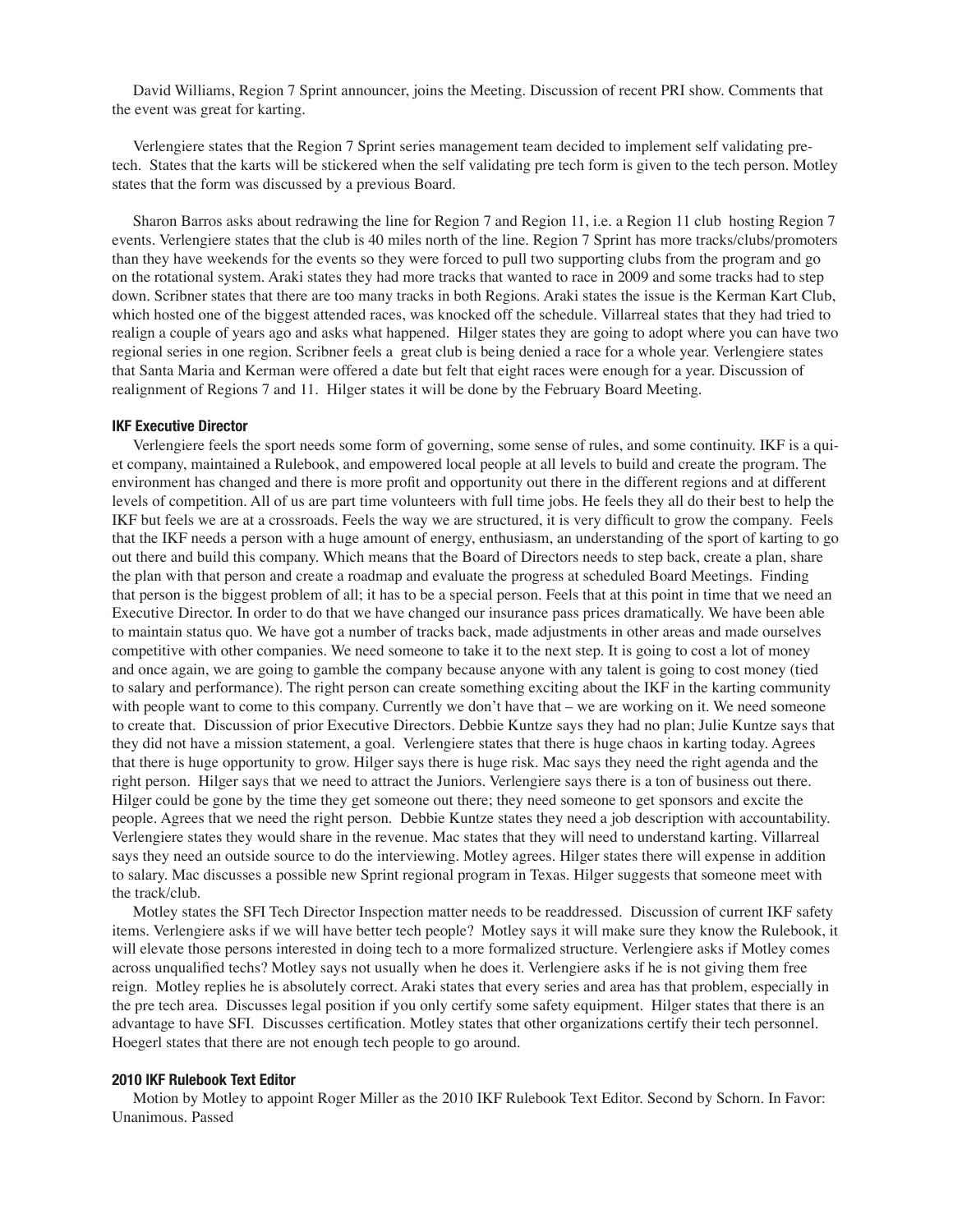### Clone Testing

Hilger states that we do not have any results of the clone engine testing at this point. There has been some engines running on dynos and waiting on parts for another. Hilger states they are still looking at it. Need more data back.Hoegerl asks what we will do when our tracks request to run the engine as a local option. Verlengiere states that we should be proactive. Hoegerl says there is a lot of excitement about this engine and asks if we are going to insure it; he thought there would be an answer at the Meeting today. Hilger says we will have to ask the insurance company. We have no National rules. Discussion of the flywheel. Engine has changed from 2008 to 2009. Tremendous problems with tech issues. Discussion of class, engine and tech issues. Hoegerl says that tracks are setting their own rules. Hilger told them to put a claimer on the engines if they are going to run at the tracks. Hoegerl felt that we would be a leader in this not a follower; people are looking for direction and someone needs to start leading. Verlengiere agrees. Hilger asks who will pay the engine fee for the clone engine. Scribner does not remember the Local Option 206 being a sealed motor. Nash states that it is supposed to be a low budget, low entry level class. Discusses seal system and recall. Board discusses the B/S L0206 class.

#### Rule Clarification & Changes:

Board discusses rule clarification to Section 114.5.2 to read: Any driver disqualified from a main or final shall lose any possible awards, not points, for the class from which he was disqualified.

Motion by Schorn re: Section 800.9 3rd Paragraph Remove: "will not be subject to minimum participation numbers" and add "Junior classes, including local option classes, must have a minimum participation average of 3.0 (not 2.9) per regional event and jackets will be awarded".

Second by Holmboe. In Favor: Holmboe, Schorn, Scribner, Verlengiere. Opposed: Araki, Hoegerl, Motley. Passed

Board discusses rule clarification to Section 620.57 to read: Piston: Piston must be IAME double ring only and as manufactured with mold number 2802 or 1319 and name cast inside. Maximum break on all machined edges .030" on skirt area only. The bottom ring on the HPV must be in place and is a non tech item. Rings to be of magnetic material.

Board discusses Section 601.1.4 Spec Fuel Program. Hoegerl states this is a new Section and they need to change some of the wording. Board will revisit this.

Board discusses the Spec Honda 125 class listed on page 99. Delete from the Rulebook.

Board discusses Section 850.1 Schorn clarifies the weight for the Superstock CR125 class should be 385#, not 400#.

Board discusses Section 114.4.1 Motion by Motley re: delete Section 114.4.1. Second by Verlengiere. In Favor: Unanimous. Passed

Board discusses Section 716.3.2 change submitted by Nash/White.

Motion by Schorn re: Change 716.32 to read: Any aluminum rod allowed with or without bearing insert. Rod may not be lighter than a known stock Briggs rod, part number 555626. No under-sizing of rod is permitted. Rod may be clearanced providing the rod is in stock configuration with no dimpling or media blasting. Rod ends must be concentric with wrist pin and crank journal. The use of Briggs hex head bolts, part number 555654 is allowed. There may be a minor grinding of the cylinder for clearance of these bolts. Pending minimum weight approved by the Committee.

Second by Verlengiere. In Favor: Unanimous. Passed

Board discusses Section 721.2 and Section 721.2.5 Rule Updates submitted by Syd White.

Amend Section 721.2 to read: End baffle of silencer is teched per dimensions shown in Section 700.1. Holes are .128" no go.

Add: Section 721.2.5 Exhaust must be wrapped from just above flange to the end, including the welded on muffler.

Board discusses rule clarification to Section 721.4.1 Change "leaded" to "unleaded".

Motion by Holmboe re: The driver faring in Super Stock CR125 to be CIK style only in Road Race. Section 306.9.3.2 change to read: Bodywork: Formula 125, Formula 125 LTD driver faring, required, width 15" wide, see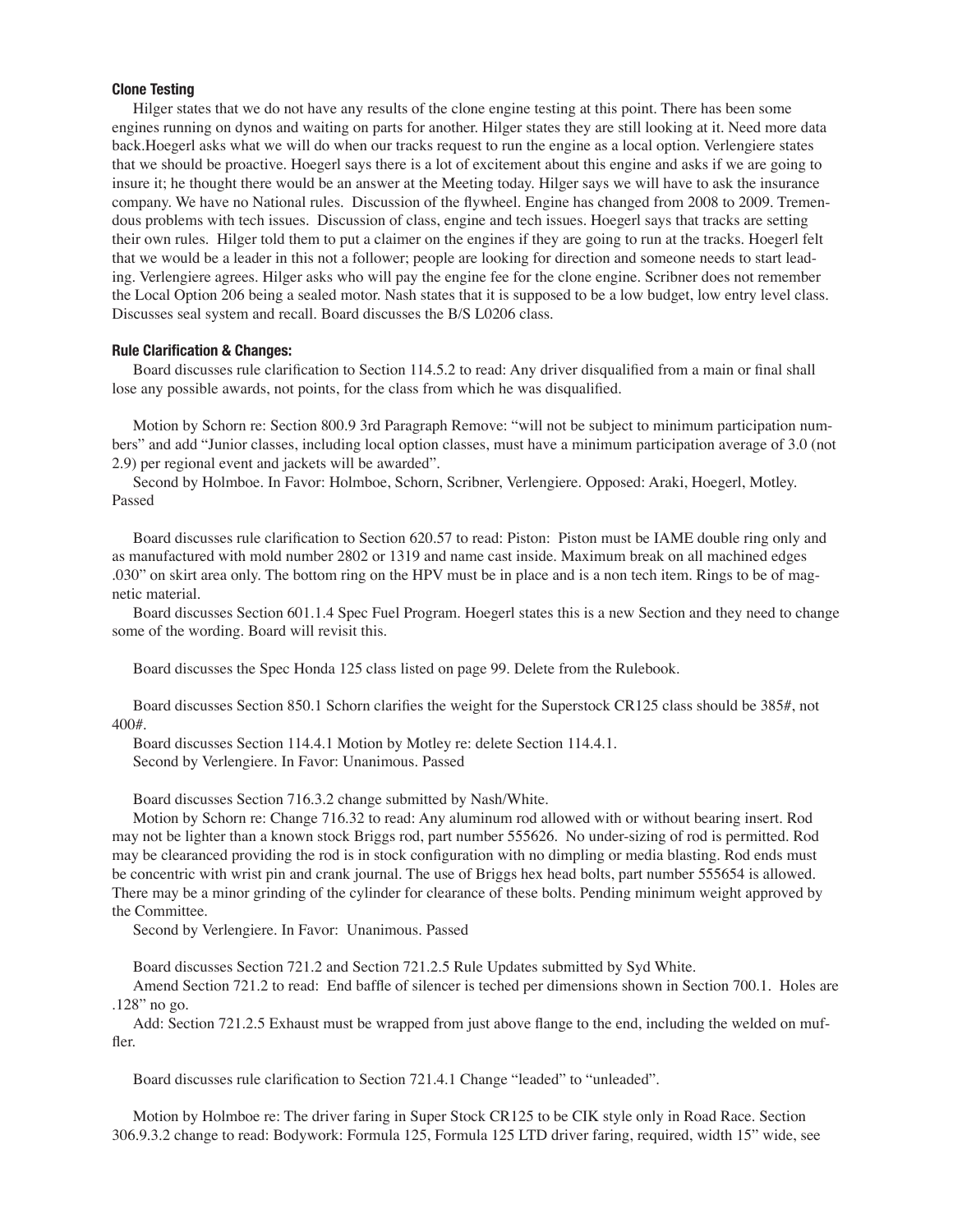Diagram at Section 105.2.1.20. Add: Section 306.9.3.2.1 Bodywork: Superstock CR125 CIK faring required per Section 201.9.3.

Second by Schorn. In Favor: Araki, Hoegerl, Holmboe, Motley, Schorn, Verlengiere. Abstain: Scribner. Passed

#### Membership Communication

Hilger reads email from Andy Bear re: 2009 Animal Engine Rules and Bumper Rules. States that this should be a Committee matter. Discussion by Board and Terry Nash. Hilger to reply.

Motion by Schorn re: Section 716.13 and Section 717.15 Change 1/1/09 date to TBD. Second by Motley. In Favor: Araki, Hoegerl, Holmboe, Motley, Schorn, Scribner. Opposed: Verlengiere. Passed

Terry Nash asks to add Jody Mitrevics to the 4 Cycle Tech Committee. Board agrees.

Sharon Barros asks the Board about kid kart and cadet front bumpers changes. Motley replies that the change was done in kid karts – Section 208.3.5.2. Motley got one right! Discussion of cadet bumpers.

Holmboe states re: Section 306.2.2 Brakes: Remove Rotax Max from the last paragraph.

#### Membership Communication

Email from Dan Conyers re: neck support Discussion by Board re: neck support. The Board is looking at this. Motion by Scribner re: Change 2nd sentence in Section 105.1.6.3.5 Neck Collars to read: The Leatt-Brace Moto

GPX, the Leatt-Brace Adventure and the Valhalla 360 neck braces are allowed. Second by Holmboe. In Favor: Unanimous. Passed

Email from Gabor Kajdy re: 2009 Region 6 Sprint Race Schedule Schorn to reply to Gabor regarding his email.

Motion by Scribner re: Appoint Ed Diederich as the 2009 Region 11 Sprint Coordinator. Second by Schorn. Motion by Verlengiere re: Appoint Adam Mollenkopf as the 2009 Region 4A Speedway Coordinator. Second by Schribner.

Motion by Verlengiere re Appoint Cameron Koopman as the 2009 IKF Governor of Minnesota. Second by Scribner. In Favor for all three Motions & Second above: Unanimous. All Passed

Verlengiere asks to speak about sponsors and the clone motors. Appreciates that there has been long time sponsors of the IKF. Companies have come along with competing products and nobody hesitated to plug them in at the expense of other people who have supported the IKF – that's business and he accepts that. He gets the distinct feeling that we are obstructing the clone motor, he does not feel this is in our customers best interest. He may be wrong but that is the impression that he gets. Verlengiere asks where the facts and dissention are coming from - just what he sees out there. Verlengiere does not feel that it serves our members to continually put off addressing what we are going to do with those things because we feel obligated to sponsors. Hilger states that no region has come to him wanting run the clone engine. Hoegerl states that a couple of tracks in his region run it at their club races and from being at the meeting, they were told they could not ask for insurance from us to run it at their club races and definitely not at their regional events. Hilger states that he told them the only issue he had was that he would like to have a statement from the engine builder that it is a racing engine. Scribner asks if we require that from anyone else. Verlengiere feels that we are bringing undue hurdles to this company or a group of importers. The market will determine the viability of the motor. States that Hoegerl is asking for us to show some leadership to our members that want to use the product. At least address it and come up with something good. Hilger states they are addressing it at a track right now and the clone people are meeting this weekend in Iowa. Hoegerl says he fully expected the testing to be done. We knew this was going to cost us some money. He expected the guys to blow a motor up. Wanted to know where that threshold was. Verlengiere states that maybe Ralph should send the motors to RLV. Hilger says parts are on back order. Hoegerl says if they blow up one motor, we will send him another motor to test. Schorn states that he has not got his motor yet. Scribner says that it was supposed to be done and the results by this meeting; we are not progressing in the schedule that was set forth. Verlengiere states that, if the motors are a complete disaster, why are so many people running it. Asks him to consider our members and examine it. Nash suggests they do a claimer. Nash states they need some rules. Hilger states that he would be expecting some input on the clone from the 4 Cycle Tech Committee. Nash says this is the first he has heard of the clone testing. Hilger states that clone testing was discussed at the previous Board Meeting and is the Meeting Minutes. Verlengiere states that he does not want to do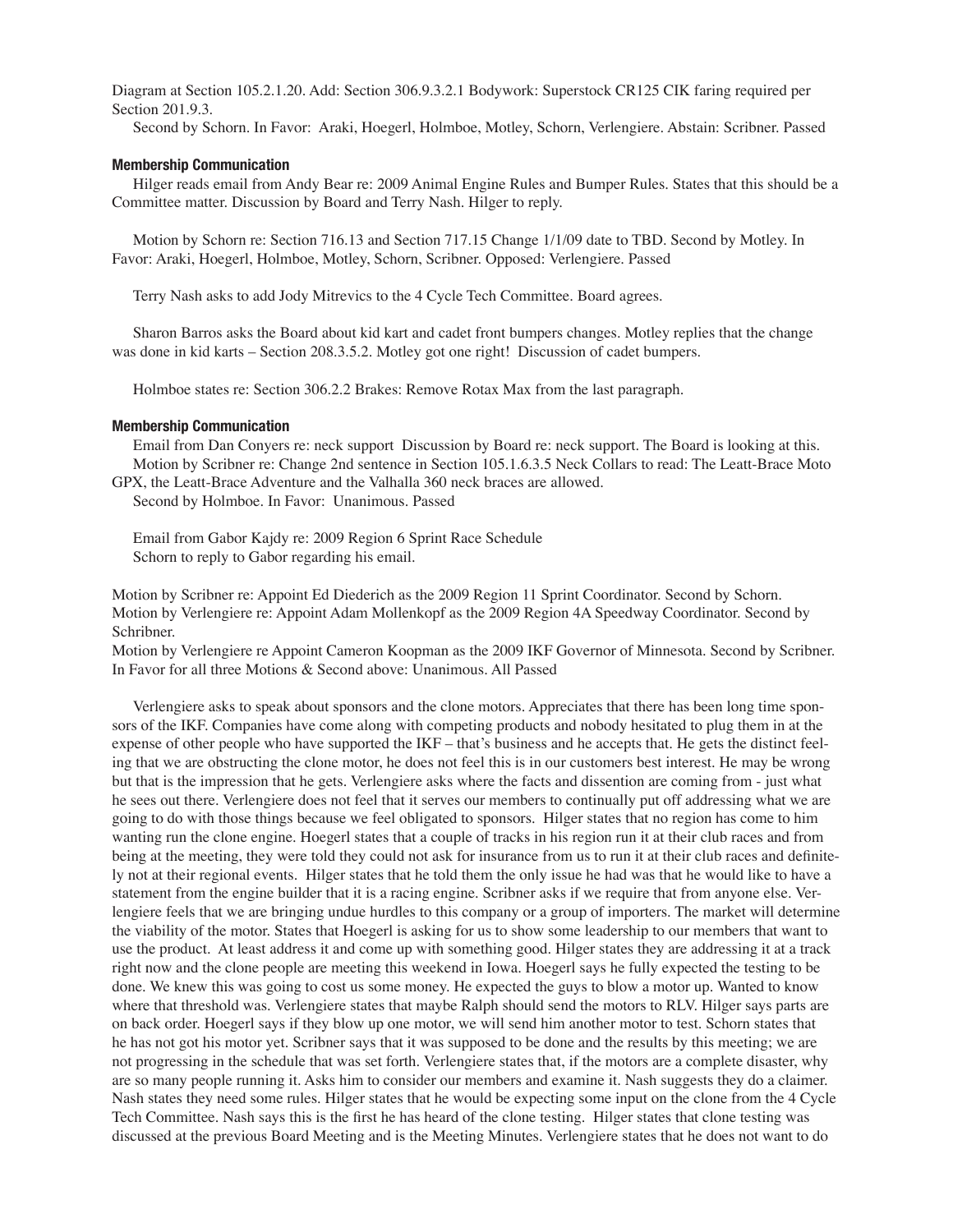anything with the clone, he wants the people on this Board and the Committees that represent that end of the sport to investigate and decide. Nash states the best dyno is to put it on a go kart and run it all day long. Hoegerl asks if Verlengiere can send a motor to Nash for testing. Nash agrees to do the testing. Hoegerl says the members are coming to the IKF wanting to run the motors. Schorn asks why we do not adopt the AKRA rules. Hoegerl is not interested in adopting the rules today without any kind of testing. But he is interested in getting a motor to Nash. Hilger says to have Verlengiere send the motor. Verlengiere says there is a lot of momentum in the Southeast.

Motion by Motley re: Section 600 2 Cycle Technical Inspection

Change to read: Section 601.1 SPEC FUEL PROGRAM FOR 2 CYC. SPRINT, SHIFTER, SPEEDWAY AND ROAD RACING

All 2-Cycle Sprint, Shifter, Speedway and Road Racing Grand National events will run spec fuel and oil as approved by the appropriate Technical Committee Chairman.

For 2009 VP MS98L Karting is the designated IKF fuel. All Regional and Club events are encouraged to use this fuel. NOTE: Some classes in Shifter, Speedway and Road Racing may require a higher octane fuel and may request an exemption to this requirement. A request must be made, in writing to the IKF office. The request will be either be approved or denied by the appropriate committee chair.

Change to read: Section 601.1.1 Each track will provide a source of gasoline, with VP MS98L being recommended.

Delete: Section 601.1.1

Delete: Section 601.1.3.

Change to read: Section 601.1.4 Spec Fuel Test Procedure for use with racing fuel (VP MS 98L Karting recommended):

No changes in 1-6.

6.1 Color, turbidity and odor will be evaluated by the Tech Inspector.

Color, turbidity and odor will be evaluated on a sample removed from the carburetor end of the fuel line by the Tech Inspector into a suitable container provided by the Tech Inspector. If the Tech Inspector suspects fuel to be incorrect for any of these reasons, he will consult with the Race Director or other qualified person. The inspection team is reminded that every consideration is to be given to the competitor prior to disqualification.

No changes in  $6.2 - 9$ .

Change to read: Section 601.2 FUEL TESTS FOR EVENTS NOT USING SPEC RACING FUEL (Pump gas) Change to read: NOTE 1: IKF strongly recommends the use of the VP MS98L Fuel program for

all race events. Pump gas contains elements such as oxidizers than make efficient fuel testing very difficult. Because of this the possibility of non-conformance to fuel standards is much more difficult to determine.

Second by Hoegerl. In Favor: Unanimous. Passed

Jim McMillan discusses fuel in Texas in 2008. Very, very bad times. Speculation from distributors if they will be around in 2009. Inconsistencies in fuel supply. Motley states we have a fall back on that. Hilger states that we will address it.

Motion by Verlengiere to Adjourn the Meeting. Second by Motley. Meeting Adjourned at 4:15pm.

#### Sunday Session

President Bill Hilger called the Sunday Open Meeting to order at 8:10am. Directors present at Roll Call were Glenn Araki, Bill Hilger, Jack Hoegerl, Don Holmboe, John Motley, Mike Schorn, Rick Scribner, and Art Verlengiere.

President Hilger welcomes the following members and guests in attendance: Don Amigliore, C.J. Martin, Janet Scribner, and Shirley Hilger.

Don Amigliore and C.J. Martin introduce themselves to the Board and give karting history. They discuss with the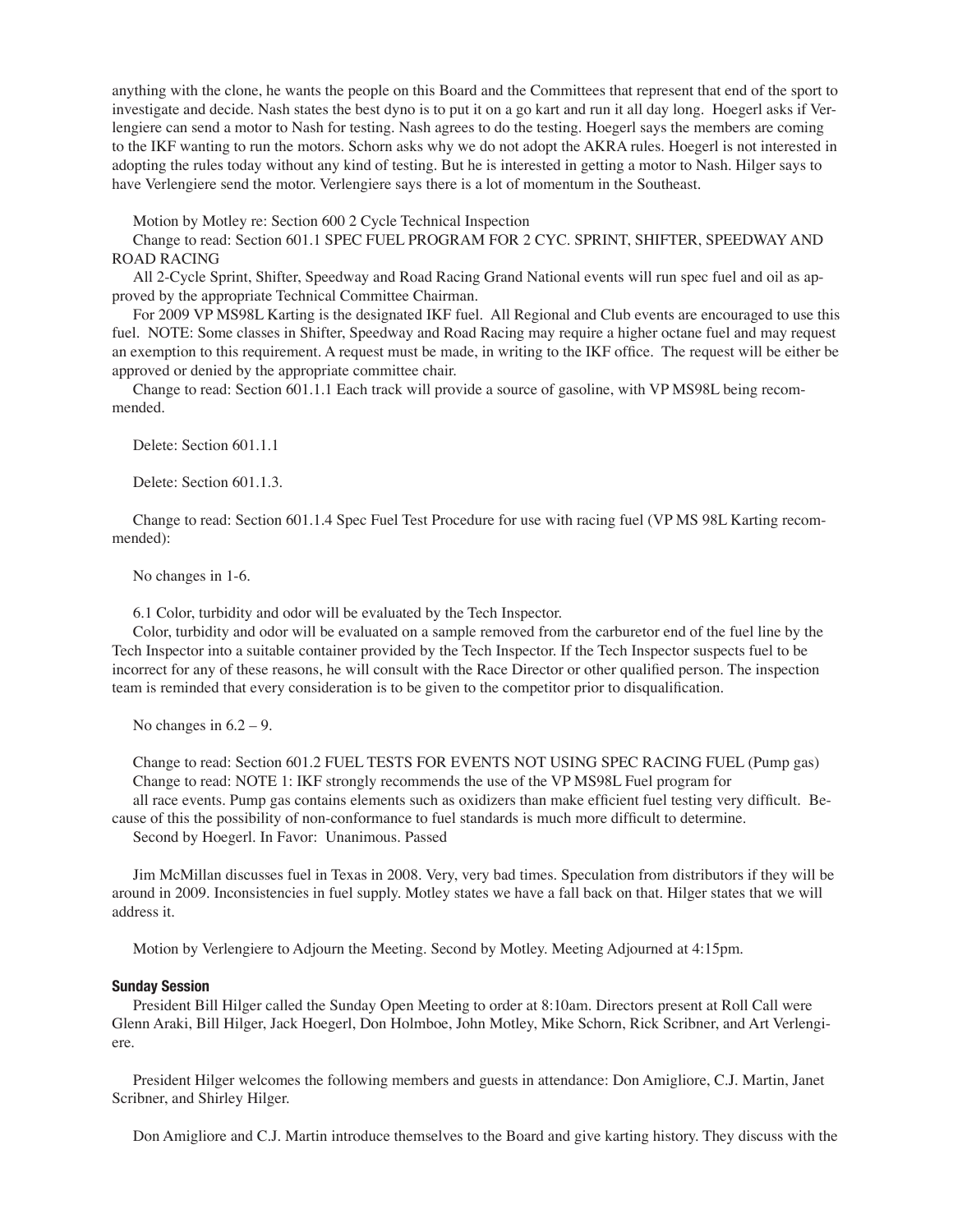Board their interest in running Speedway events at a track in Perris California. Gives Board specifics of track. Interest in punch races for Grand Nationals. Feels location is very good for drawing racers from all areas. Discuss possible class structure. Hilger states to get information to them, call Committee members if needed. First race planned for early February.

Discussion by Board re: A participant who resides outside the 200 miles from any IKF sanctioned regional races and participates in the 2 IKF sanctioned races in Newton IA on August 2, 2009 will be qualified to race the IKF 2 Cycle Speedway Grand National in Newton IA. Participants who meet the above criteria will not have to pay a waiver. IKF Membership required. Add to Section 404.

Motion by Hoegerl. Second by **Fig. 2.1.** In Favor: Unanimous. Passed

Board discusses Section 104.12.4.

Hilger states he is working hard to get clutch guards on 4 cycle classes. People working on different versions. States it will be a rule by 2010. Clarifies this is for 4 cycle speedway, not sprint. Hoegerl suggests this should go through the Proposal system. Early notification should be done. Hilger agrees.

Hilger discusses braided brake lines on speedway karts. Feels kart manufacturers should proceed with them also. Just suggesting this.

Verlengiere asks for flow chart for the rule additions, changes and updates that Roger Miller will be doing. States the Board will control what information goes in the magazine and IKF website. Board will approve the Minutes and then the verbiage will be added to the IKF website and Karter News magazine.

Hilger tells Motley to ask the 4 Cycle Tech Committee about the homologation fee. Consider it still an Animal engine.

Motley tells the Board to keep in mind that 2009 is the last year of the tire approval process. It will need to be done again. Prior process was well portrayed and got a lot of response to it. Hilger asks if he needs to put it in the Karter News. Verlengiere states that Southern California sprint has a multi year contract with Bridgestone, at least 6 years – does not know how that will affect the program. Motley says they need to go through RFP process as before. Tabled for future discussion.

Motley asks to change the date of the April Board Meeting. No change done.

Hilger asks Araki his impressions of his first Board Meeting as a Director. Felt the process was fair, Board was open minded, decisions not made based on personal feelings or personal gain. From the outside membership, there is a perception of the Board being self serving. Hilger says they have a voice. Verlengiere states that the people do not perceive that the Board listens to people. Don Amigliore feels that his voice is heard here. Motley says the competitor has a voice and at the event also. Amigliore says they need to educate and organize. Verlengiere states that the reputation of past Boards being self serving was earned. A whole new concept in the last 6-8 years. Amigliore states that his past perception has been you get manufacturers on the Board and part of that is self serving. Maybe you want to help write the rules, help influence the Board and sell your products. Then you go to the track and find that there is a tire rule or an oil rule, that seems very self serving. Those are the things that you see as a racer. In the past, look who is on the Board. Manufacturers from five different companies. Verlengiere states that the manufacturers support the sport of karting.

Hilger states the next Board is April 18-19, 2009. Verlengiere discusses the Proposals for the Meeting.

Motley states that the perception and attitude of the Board has changed over the years.

Motion to Adjourn by Verlengiere. Second by Scribner. Meeting adjourned at 9:10am.